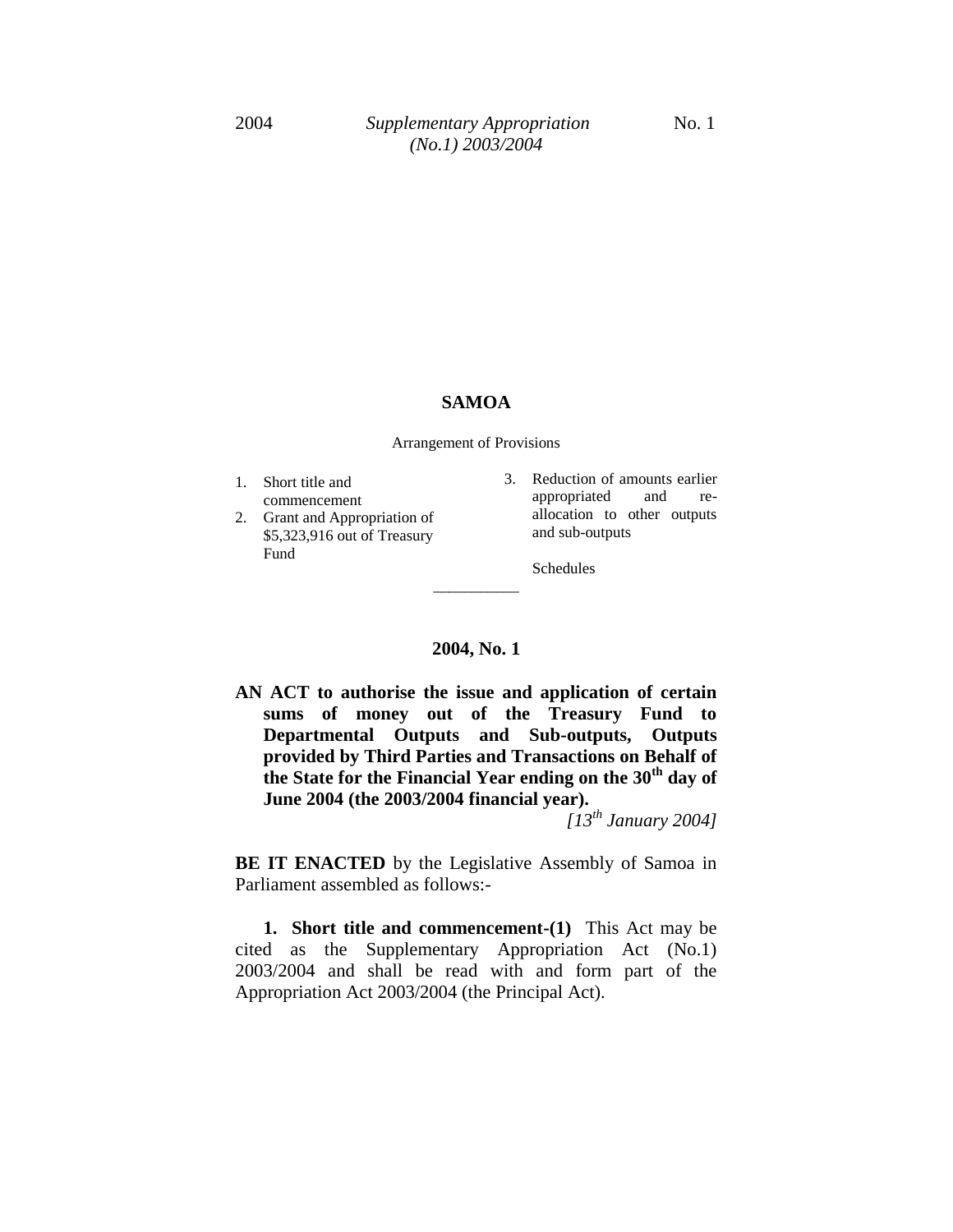(2) The provisions of section 2 and the Schedules to this Act relate to Departmental Outputs and Sub-Outputs, Outputs provided by Third Parties and Transactions on Behalf of the State for the 2003/2004 financial year.

(3) This Act shall commence on the date of assent by the Head of State.

**2. Grant and Appropriation of \$5,323,916 out of Treasury Fund-**(1) There may be issued out of the Treasury Fund and applied to Outputs or Sub-outputs to be delivered by individual Departments, Outputs provided by Third Parties and Transactions on Behalf of the State for the 2003/2004 financial year sums which do not exceed in aggregate the sum of \$5,323,916 inclusive of the amounts appropriated in section 3.

(2) The sums authorised to be expended under subsection (1) are hereby separately appropriated according to the outputs or sub-outputs to be delivered by individual Departments, Outputs provided by Third Parties and Transactions on Behalf of the State in the manner specified in the First Schedule of this Act.

**3. Reduction of amounts earlier appropriated and reallocation to other outputs and sub-outputs-**(1) The Principal Act is amended by authorising the reduction of the amount of \$1,469,550 from the Departments listed and according to the amounts set out in the Second Schedule to this Act.

(2) The amount of \$1,469,550 is hereby appropriated and re-allocated to the Departments and Outputs in the manner specified in the First Schedule to this Act and shall be deemed to be in addition to the earlier appropriations.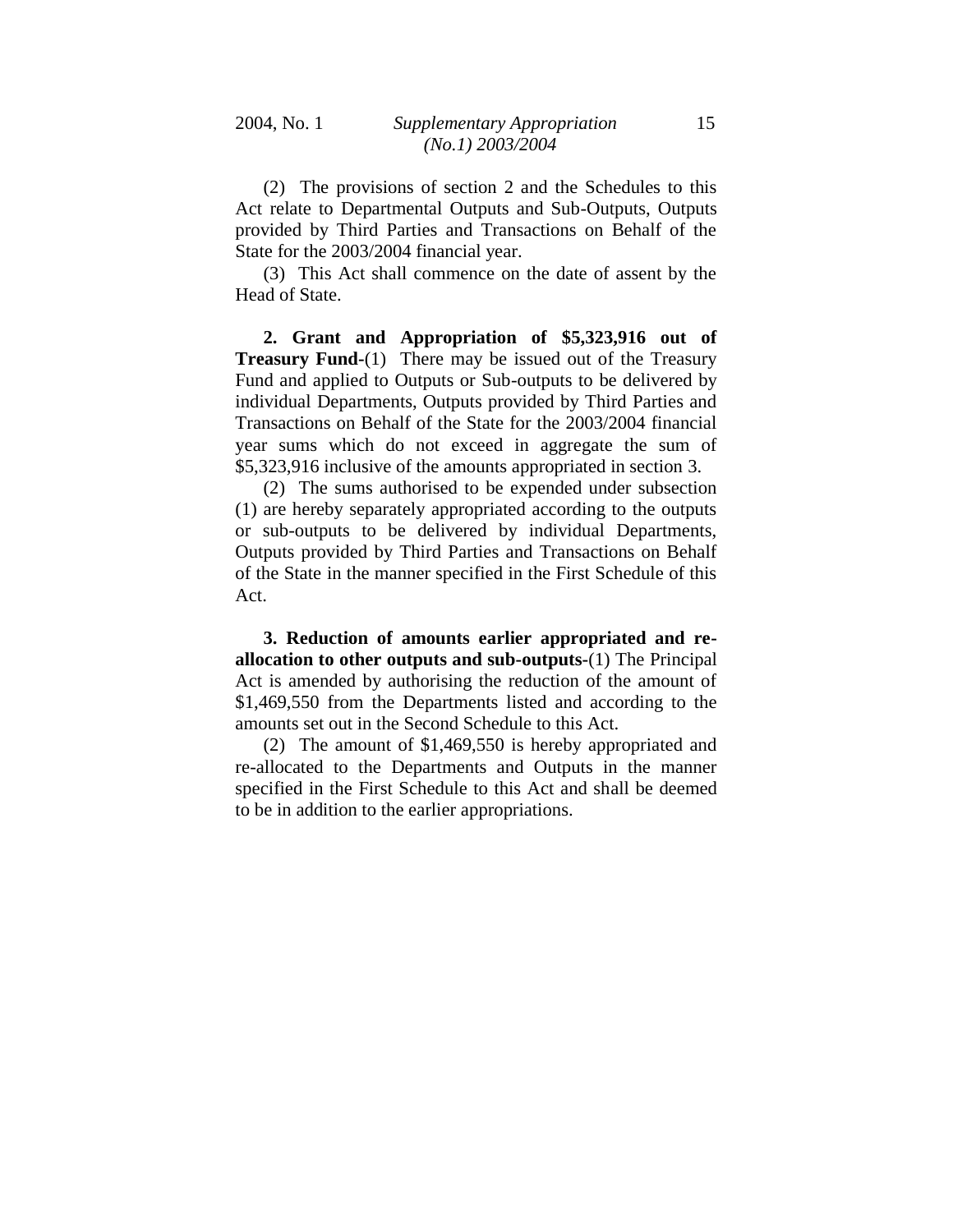# **FIRST SCHEDULE ADDITION IN APPROPRIATIONS**

| <b>Ministry/Department</b> |                                                    | <b>Description</b>             | Appropriation                                                 | <b>Totals</b> |
|----------------------------|----------------------------------------------------|--------------------------------|---------------------------------------------------------------|---------------|
|                            |                                                    | <b>MINISTRY OF AGRICULTURE</b> |                                                               |               |
|                            |                                                    |                                | Addition to Outputs & Sub-Output Delivered by the Department: |               |
| 7.0                        | Fisheries Management, Planning and Research 17,655 |                                |                                                               |               |

# **Total: Addition to Outputs & Sub-Outputs Provided by Department 17,655**

**Total Additional Expenditure 17,655**

## **MINISTRY OF COMMERCE, INDUSTRY AND LABOUR**

#### **Addition to Outputs & Sub-Output Delivered by the Department:**

| 1.0  | Policy Advice to the Minister               | 2,999  |
|------|---------------------------------------------|--------|
| 2.0  | Ministerial Support                         | 2,999  |
| 3.1  | Foreign Investment Registration             | 2,999  |
| 3.2  | <b>Industry Development</b>                 | 2,999  |
| 3.3  | Investment Promotion                        | 2,999  |
| 4.1  | Public Awareness and Education              | 2,999  |
| 4.2  | Enforcement & Compliance of                 |        |
|      | Fair-Trading Legislation                    | 2,999  |
| 4.3  | Prices Board                                | 2,999  |
| 5.0  | Administration of Apprenticeship Scheme     | 2,999  |
| 6.0  | <b>Compilation of Labour Market Surveys</b> | 2,999  |
| 7.0  | <b>Operation of Employment Services</b>     | 2,999  |
| 8.0  | <b>Enforcement of Labour Standards</b>      | 37,133 |
| 9.0  | Enforcement of Occupational Health and      |        |
|      | <b>Safety Services</b>                      | 2,999  |
| 10.0 | Work Permit Administration                  | 2,999  |
| 11.0 | Management of Registration of Companies,    |        |
|      | <b>Intellectual Properties</b>              | 13,015 |
|      |                                             |        |

| Total: Addition to Outputs & Sub-Outputs |        |
|------------------------------------------|--------|
| <b>Provided by Department</b>            | 89,135 |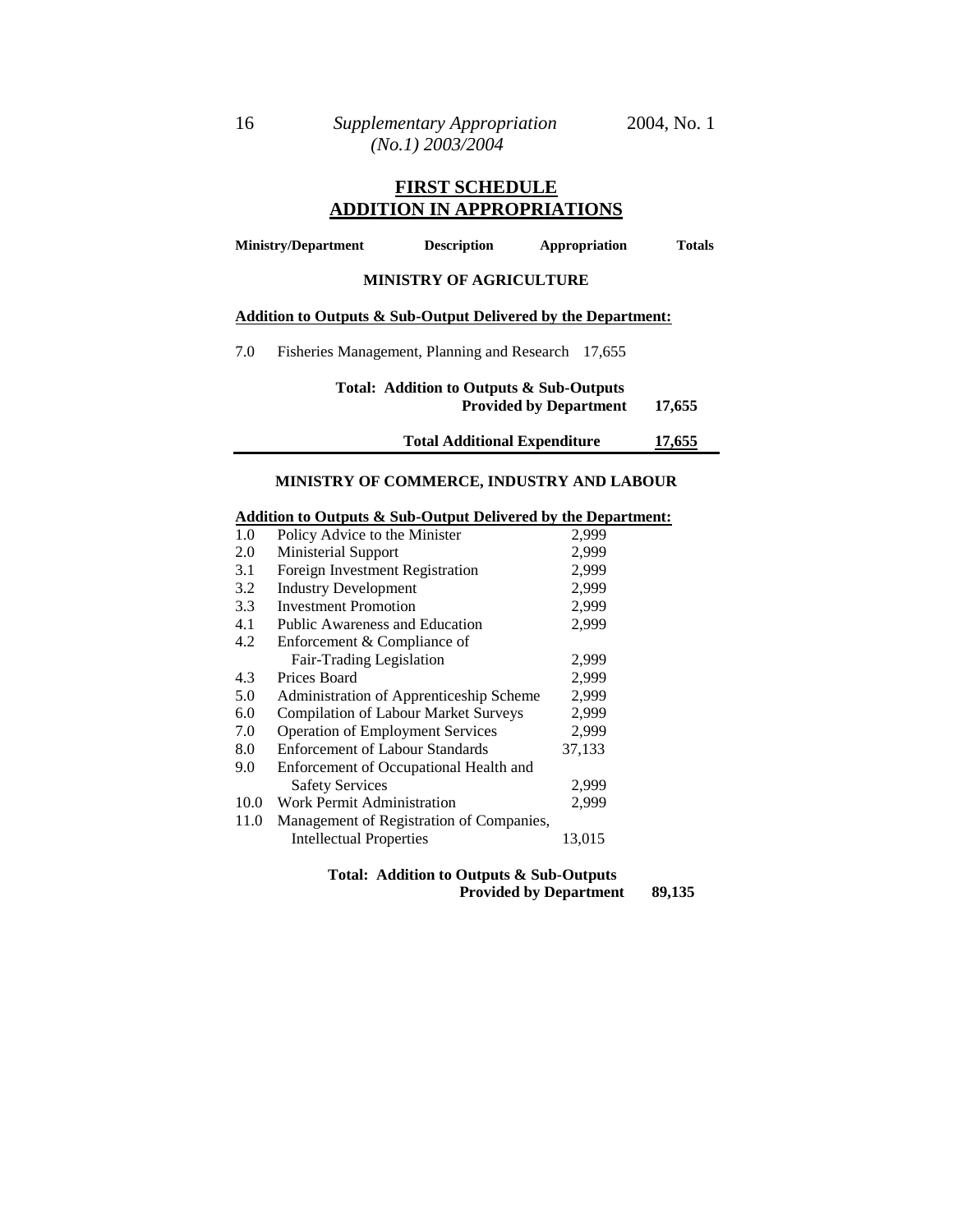| <b>Addition to Transactions on behalf of the State:</b> |          |
|---------------------------------------------------------|----------|
| VAGST Output Tax                                        | 9,892.00 |

#### **Total: Addition to Transactions on Behalf of the State 9,892**

| <b>Total Additional Expenditure</b> | 99,027 |
|-------------------------------------|--------|
|-------------------------------------|--------|

## **MINISTRY OF COMMUNICATION, AND INFROMATION TECHNOLOGY**

|     | Addition to Outputs & Sub-Output Delivered by the Department:             |        |         |
|-----|---------------------------------------------------------------------------|--------|---------|
| 1.0 | Policy Advice to the Minister                                             | 1,303  |         |
| 2.0 | Ministerial Support                                                       | 76,497 |         |
| 3.0 | Policy Development                                                        | 1,303  |         |
| 4.0 | Licensing and Monitoring                                                  | 1,303  |         |
| 5.0 | Spectrum Management Agency                                                | 1,303  |         |
| 6.0 | <b>Public Information Release Services</b>                                |        |         |
|     | (formerly output $5.1 - PM$ )                                             | 1,303  |         |
|     | Total: Addition to Outputs & Sub-Outputs<br><b>Provided by Department</b> |        | 83,012  |
|     | <b>Addition to Transactions on behalf of the State:</b>                   |        |         |
|     | Rents and Leases                                                          | 23,512 |         |
|     | VAGST Output Tax                                                          | 13,316 |         |
|     | <b>Total: Addition to Transactions on Behalf</b><br>of the State          |        | 36,828  |
|     | <b>Total Additional Expenditure</b>                                       |        | 119,840 |
|     |                                                                           |        |         |

#### **MINISTRY OF EDUCATION, SPORTS AND CULTURE**

#### **Addition Outputs & Sub-Output Delivered by the Department**

| 1.0 | Policy Advice to the Minister         | 2,284 |
|-----|---------------------------------------|-------|
| 2.0 | Ministerial Support                   | 2,284 |
| 4.0 | <b>Teacher Training Services</b>      | 2,284 |
| 5.0 | <b>School Management Services</b>     | 2,284 |
| 6.0 | <b>Curriculum Services</b>            | 2,284 |
| 7.0 | Assessments and Examinations Services | 2,284 |
| 8.0 | Policy Planning and Research Services | 2,284 |
| 9.1 | Procurement & Assets Management       |       |
|     | (formally $9.1 \& 9.3$ )              | 2,284 |
|     |                                       |       |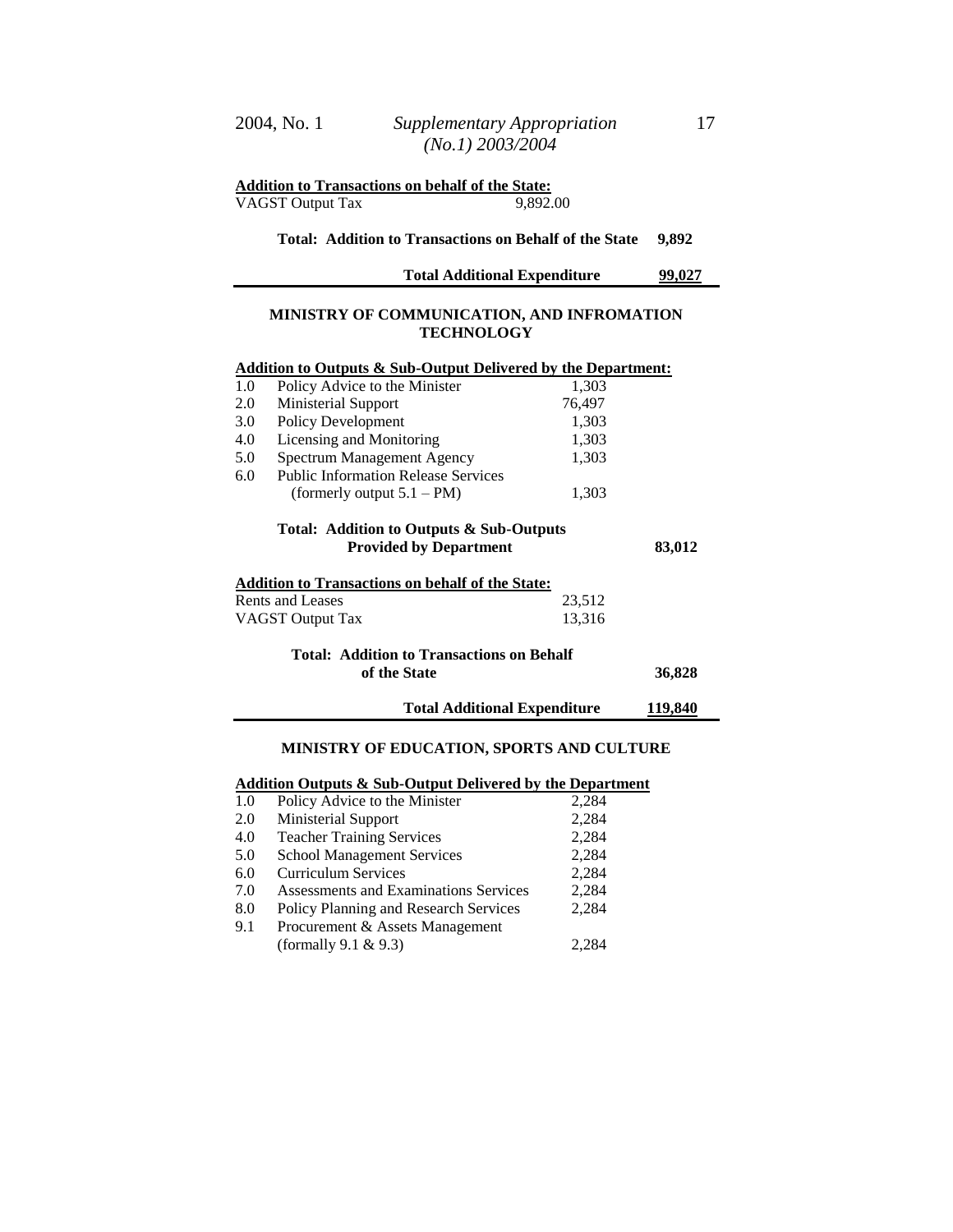| 9.2  | Colleges                                                                                                                                                                      | 2,284                        |             |  |  |  |
|------|-------------------------------------------------------------------------------------------------------------------------------------------------------------------------------|------------------------------|-------------|--|--|--|
| 10.0 | <b>Public Library Services</b>                                                                                                                                                | 2,284                        |             |  |  |  |
| 11.0 | Sports & Physical Education Programmes                                                                                                                                        | 2,284                        |             |  |  |  |
| 12.1 | <b>Cultural Awareness</b>                                                                                                                                                     | 2,284                        |             |  |  |  |
| 12.2 | Museum & Archives                                                                                                                                                             | 2,292                        |             |  |  |  |
|      | Total: Addition to Outputs & Sub-Outputs<br><b>Provided by Department</b>                                                                                                     |                              | 29,700      |  |  |  |
|      | <b>Addition to Output Provided by Third Parties</b>                                                                                                                           |                              |             |  |  |  |
|      | <b>Villages Schools Stationery</b>                                                                                                                                            | 421,690                      |             |  |  |  |
|      | <b>Total: Addition to Output Provided by</b><br><b>Third Parties</b>                                                                                                          |                              | 421,690     |  |  |  |
|      | <b>Addition to Transactions on behalf of the State:</b>                                                                                                                       |                              |             |  |  |  |
|      | <b>Retirement Benefits</b>                                                                                                                                                    | 1,496,782                    |             |  |  |  |
|      | <b>Total: Addition to Transactions on</b><br><b>Behalf of the State</b>                                                                                                       |                              | 1,496,782   |  |  |  |
|      | <b>Total Additional Expenditure</b>                                                                                                                                           |                              | \$1,948,172 |  |  |  |
|      | <b>MINISTRY OF FINANCE</b>                                                                                                                                                    |                              |             |  |  |  |
|      | <b>Addition Outputs &amp; Sub-Output Delivered by the Department</b>                                                                                                          |                              |             |  |  |  |
|      | <b>Addition to Outputs Provided by Third Parties</b><br>Samoa South Pacific Games 2007 Authority                                                                              | 700,000                      |             |  |  |  |
|      | <b>Total: Addition to Output Provided</b><br>by Third Parties                                                                                                                 |                              | 700,000     |  |  |  |
|      |                                                                                                                                                                               |                              |             |  |  |  |
|      | <b>Addition to Transactions on Behalf of the State</b><br>Counterpart-Sanitation & Drainage Project/ADB<br>Hosting ACP/Regional FAO & NAOs Meeting<br><b>VAGST Output Tax</b> | 300,000<br>500,000<br>60,293 |             |  |  |  |
|      | <b>Total: Addition to Transactions on</b><br><b>Behalf of the State</b>                                                                                                       |                              | 860,293     |  |  |  |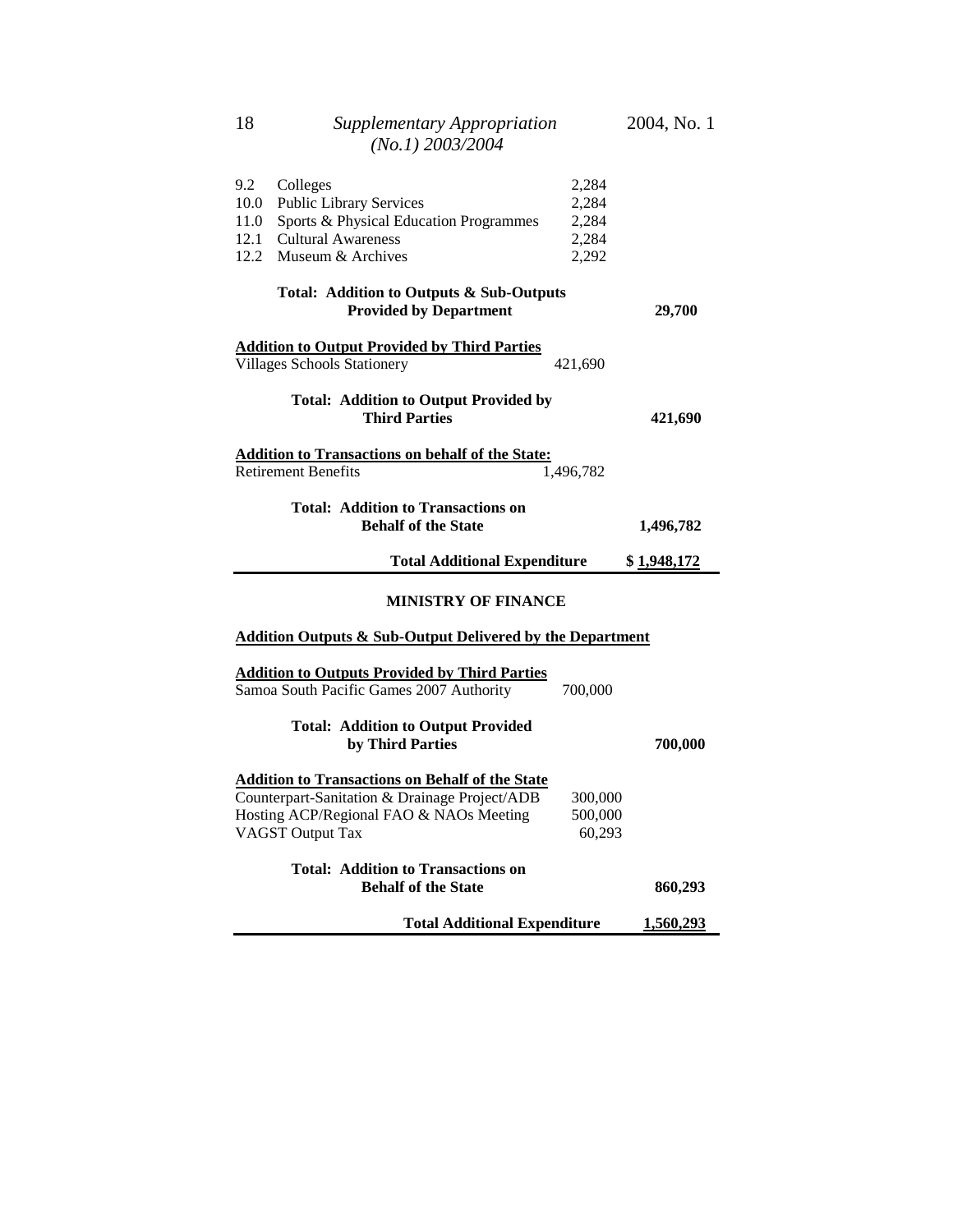# **Addition to Outputs & Sub-Output Delivered by the Department:** 2.0 Conduct of Foreign Relations 17,655 **Total: Addition to Outputs & Sub-Outputs**  Provided by Department 17,655 **Addition to Transactions on behalf of the State:** VAGST Output Tax 2,207 **Total: Addition to Transactions on Behalf of the State 2,207 Total Additional Expenditure 19,862 MINISTRY OF HEALTH Addition to Outputs & Sub-Output Delivered by the Department:** 9.3 Dental School 15,839 **Total: Addition to Outputs & Sub-Outputs Provided by Department 15,839 Addition to Transactions on behalf of the State:** Returning Graduates and Foreign Doctors 180,000 VAGST Output Tax 1,980 **Total: Additional to Transactions on Behalf of the State 181,980 Total Additional Expenditure 197,819 MINISTRY OF NATURAL RESOURCES AND ENVIRONMENT Addition to Outputs & Sub-Output Delivered by the Department** 5.1 Resource and Conservation 114,829 6.4 Natural Disaster Management 10,186 **Total: Addition to Outputs & Sub-Outputs** Provided by Department 125,015 **Addition to Transactions on behalf of the State:**

#### **MINISTRY OF FOREIGN AFFAIRS AND TRADE**

VAGST Output Tax 15,627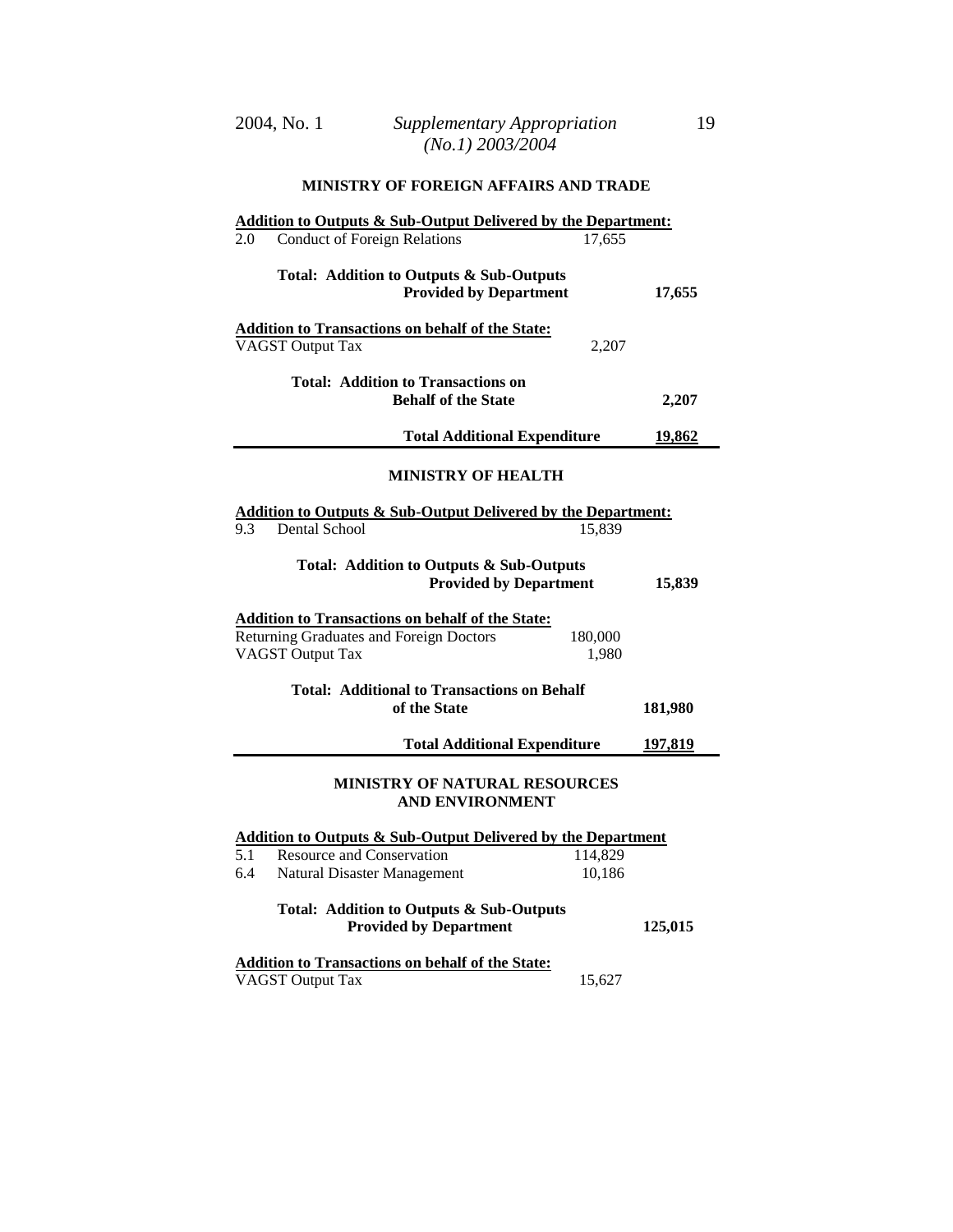| $(No.1)$ 2003/2004                                                              |         |
|---------------------------------------------------------------------------------|---------|
| Total: Addition to Transactions on                                              |         |
| <b>Behalf of the State</b>                                                      | 15,627  |
| <b>Total Additional Expenditure</b>                                             | 140,642 |
| <b>MINISTRY OF THE PRIME MINISTER</b>                                           |         |
| <u><b>Addition to Outputs &amp; Sub-Output Delivered by the Department:</b></u> |         |
| 2.0<br>Policy Advice to Prime Minister<br>5,556                                 |         |
| Total: Addition to Outputs & Sub-Outputs                                        |         |
| <b>Provided by Department</b>                                                   | 5,556   |
| Addition to Transactions on behalf of the State:                                |         |
| Purchase of New Passports<br>170,000                                            |         |
| VAGST Output Tax<br>695                                                         |         |
| Total: Addition to Transactions on                                              |         |
| <b>Behalf of the State</b>                                                      | 170,695 |
| <b>Total Additional Expenditure</b>                                             | 176,251 |

#### **MINISTRY OF POLICE, PRISON AND FIRE SERVICE**

# **Addition to Outputs & Sub-Output Delivered by the Department**

| 1.0  | Policy Advice to the Minister                       | 9,451   |
|------|-----------------------------------------------------|---------|
| 2.1  | Road Traffic Law Enforcement                        | 81,417  |
| 2.2  | Fire Arms Registration and Licensing                | 15,203  |
| 3.0  | <b>Community Policing</b>                           | 61,503  |
| 4.1  | Criminal Investigation                              | 22,451  |
| 4.2  | Records, Fingerprints & Photography Services 13,774 |         |
| 5.0  | Prosecution                                         | 22,690  |
| 6.0  | <b>Correctional Services</b>                        | 47,852  |
| 7.1  | Maritime Search & Rescue                            | 22,566  |
| 7.2  | Onshore (Land) Search & Rescue                      | 18,551  |
| 8.0  | <b>Fire Services</b>                                | 71,026  |
| 9.0  | Police Band                                         | 17,263  |
| 10.0 | Ministerial Support                                 | 114,314 |
|      |                                                     |         |

# **Total: Addition to Outputs & Sub-Outputs Provided by Department 1974** 518,061

# **Addition to Transactions on Behalf of the State**

| Rents and Leases             | 21,000  |
|------------------------------|---------|
| Police Contingent to Liberia | 155,000 |
| VAGST Output Tax             | 86,758  |

20 *Supplementary Appropriation* 2004, No. 1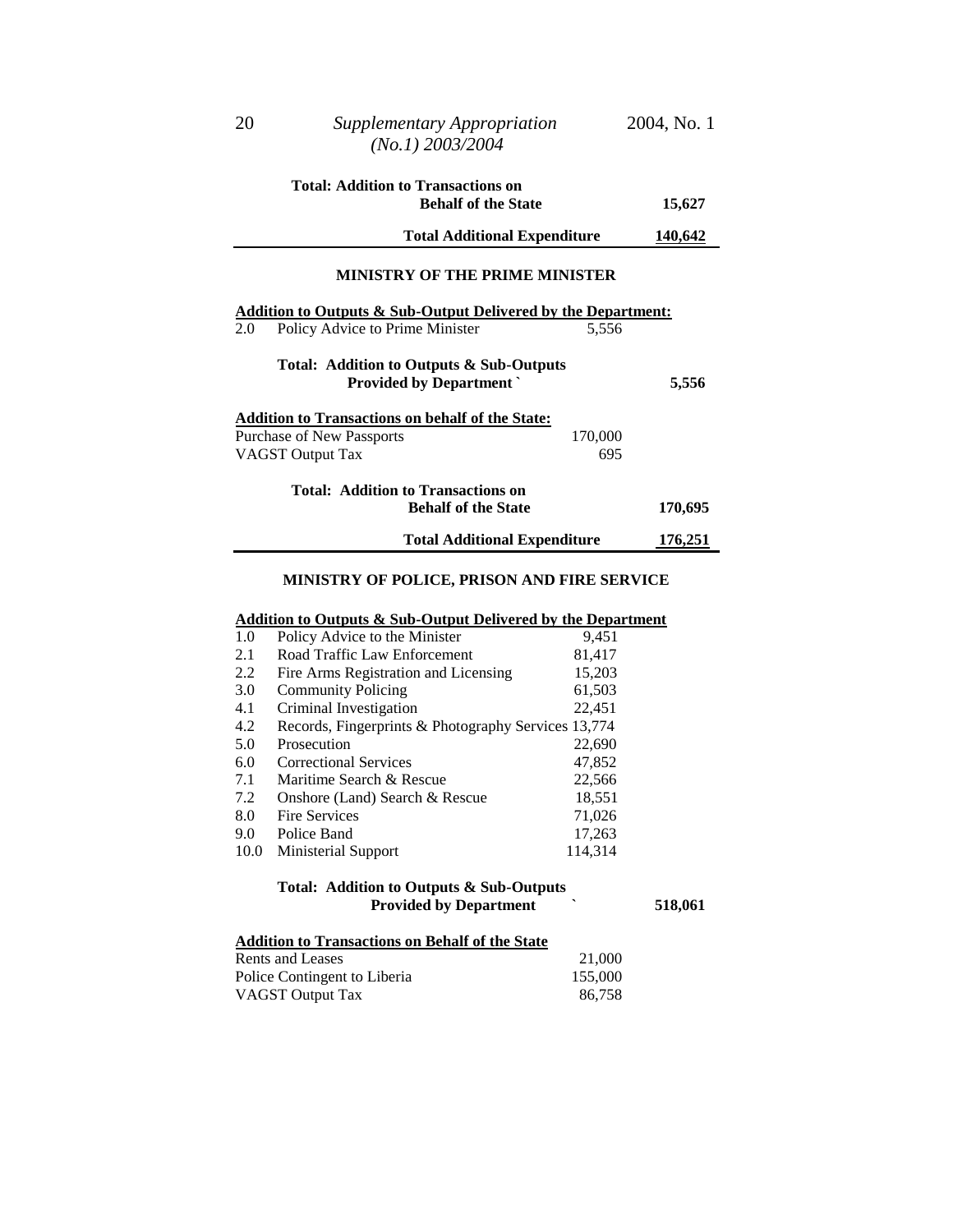|            | 2004, No. 1                  | <b>Supplementary Appropriation</b><br>$(No.1)$ 2003/2004                                         |                  | 21             |
|------------|------------------------------|--------------------------------------------------------------------------------------------------|------------------|----------------|
|            |                              | <b>Total: Addition to Transactions on</b><br><b>Behalf of the State</b>                          |                  | 262,758        |
|            |                              | <b>Total Additional Expenditure</b>                                                              |                  | <u>780,819</u> |
|            |                              | <b>PUBLIC SERVICES COMMISSION</b>                                                                |                  |                |
|            | <b>Commission of Enquiry</b> | <b>Addition to Transactions on Behalf of the State</b><br><b>Remuneration Tribunal Committee</b> | 76,000<br>20,000 |                |
|            |                              | <b>Total: Addition to Transactions on</b><br><b>Behalf of the State</b>                          |                  | 96,000         |
|            |                              | <b>Total Additional Expenditure</b>                                                              |                  | \$96,000       |
|            |                              | MINISTRY FOR REVENUE<br><b>Addition to Outputs &amp; Sub-Output Delivered by the Department</b>  |                  |                |
| 1.0        |                              | Policy Advice to the Minister                                                                    | 759              |                |
| 2.0        | <b>Ministerial Support</b>   |                                                                                                  | 759              |                |
| 3.1        | <b>Income Tax Assessing</b>  |                                                                                                  | 9,586            |                |
| 3.2<br>3.3 | Income Tax Collection        |                                                                                                  | 4,641<br>759     |                |
| 3.4        | Income Tax Compliance        | <b>Income Tax Advisory Services</b>                                                              | 759              |                |
| 4.1        | <b>VAGST</b> Assessing       |                                                                                                  | 9,586            |                |
| 4.2        | <b>VAGST</b> Collection      |                                                                                                  | 759              |                |
| 4.3        | <b>VAGST</b> Compliance      |                                                                                                  | 759              |                |
| 5.1        |                              | <b>Business Licence Assessing</b>                                                                | 759              |                |
| 5.2        |                              | <b>Business Licence Collection</b>                                                               | 759              |                |
| 6.0        | Investigation                |                                                                                                  | 759              |                |
| 7.0        | Border & Cargo Service       |                                                                                                  | 6,164            |                |
| 8.0        |                              | Trade Facilitation & Compliance                                                                  | 3,913            |                |
| 9.0        | Liquor Control               |                                                                                                  | 759              |                |
| 10.0       |                              | Revenue Collection and Excise                                                                    | 774              |                |
|            |                              | Total: Addition to Outputs & Sub-Outs<br><b>Provided by Department</b>                           |                  | 42,254         |
|            | <b>VAGST Output Tax</b>      | <b>Addition to Transactions on Behalf of the State</b>                                           | 5,282            |                |
|            |                              |                                                                                                  |                  |                |
|            |                              | <b>Total: Addition to Transactions on</b><br><b>Behalf of the State</b>                          |                  | 5,282          |
|            |                              | <b>Total Additional Expenditure</b>                                                              |                  | \$ 47,536      |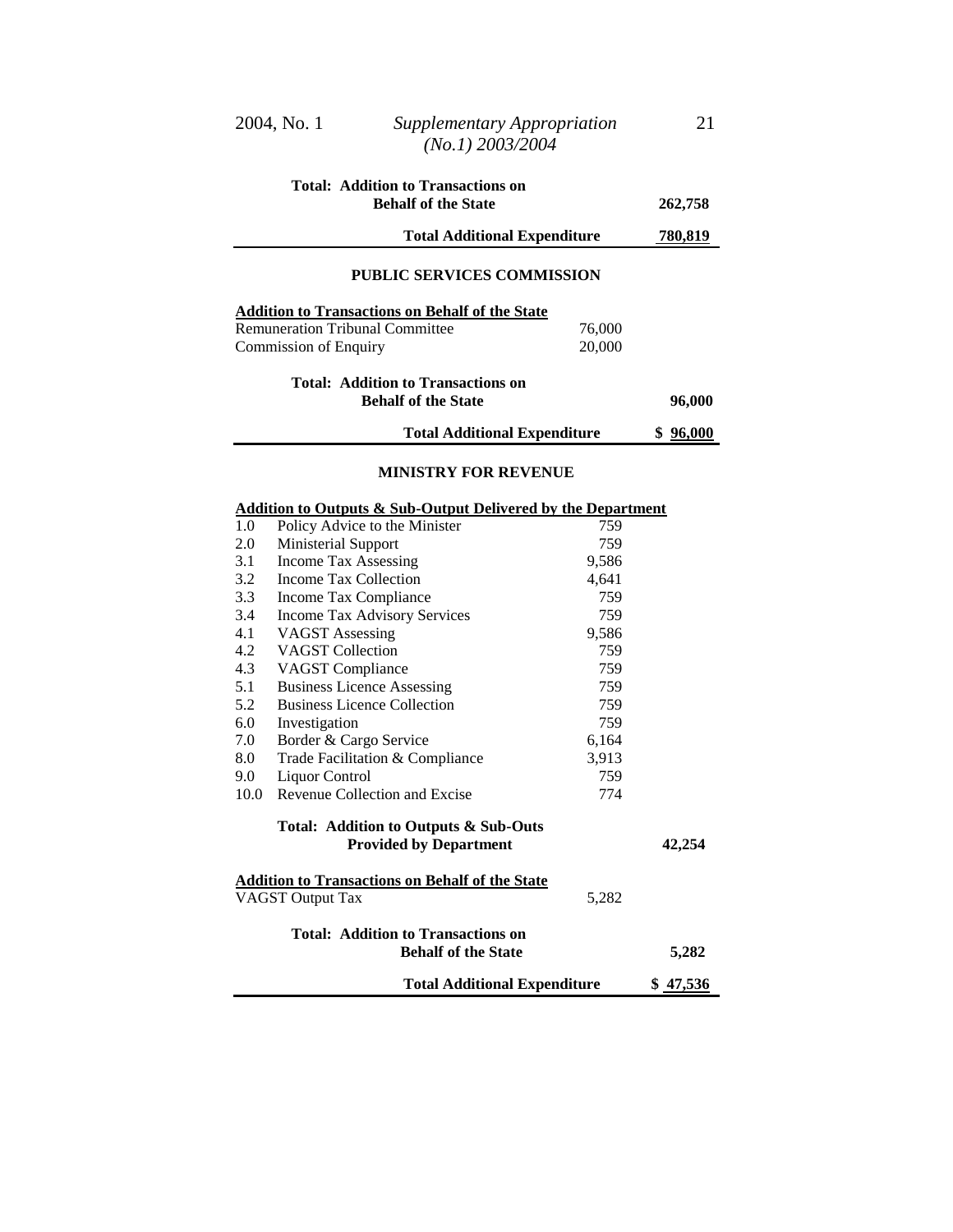#### **MINISTRY OF WOMEN, COMMUNITY AND SOCIAL DEVELOPMENT**

| <b>Addition to Transactions on Behalf of the State</b>           |                                     |         |
|------------------------------------------------------------------|-------------------------------------|---------|
| Fuataga o Ie o le Malo                                           | 120,000                             |         |
| Total: Addition to Transactions on<br><b>Behalf of the State</b> |                                     | 120,000 |
|                                                                  | <b>Total Additional Expenditure</b> | 120,000 |
|                                                                  |                                     |         |
|                                                                  |                                     |         |

## **TOTAL ADDITIONAL OVERALL EXPENDITURE 2003-2004 \$5,323,916**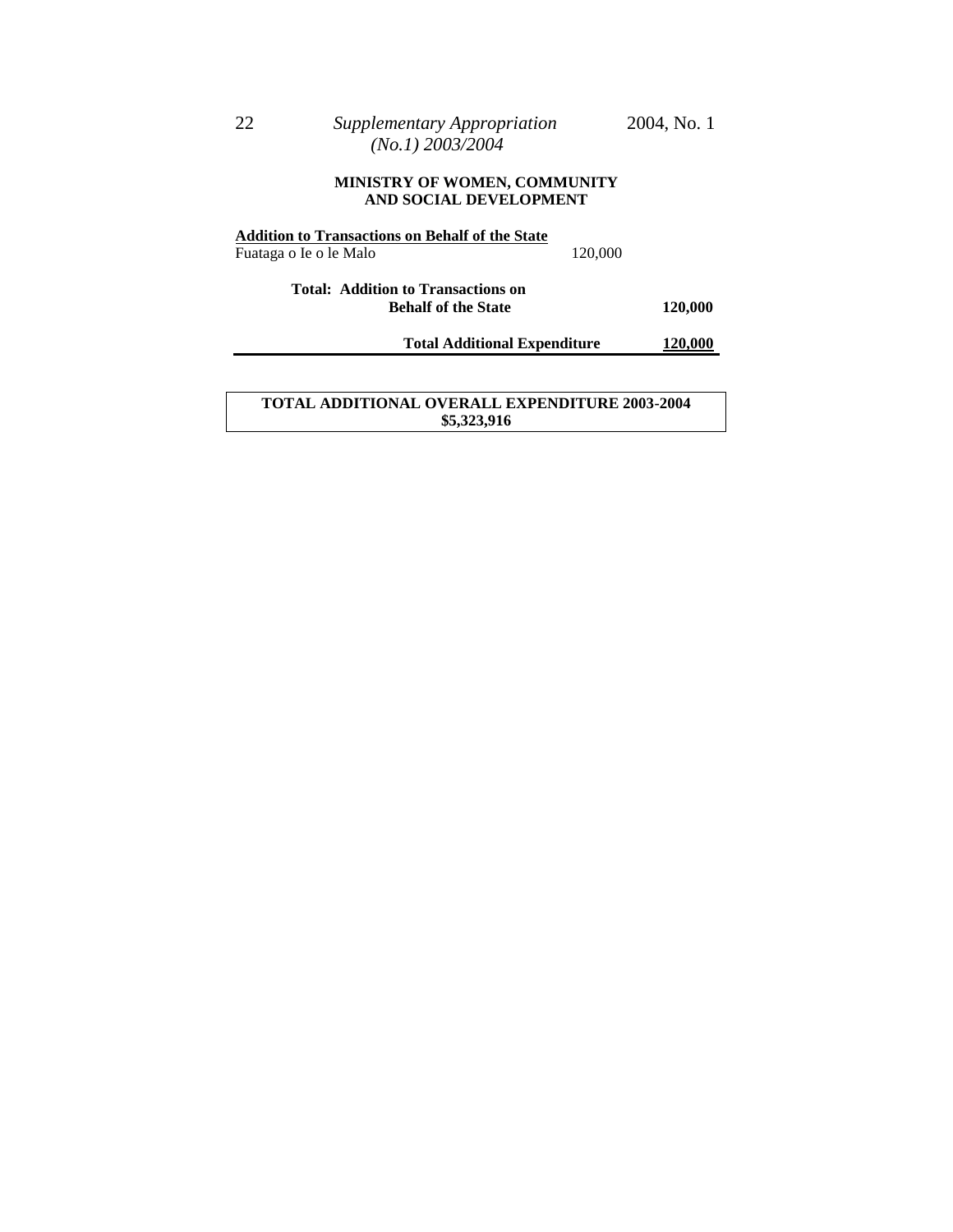| 2004, No. 1 | Supplementary Appropriation | 23 |
|-------------|-----------------------------|----|
|             | $(No.1)$ 2003/2004          |    |

# **SECOND SCHEDULE REDUCTION IN APPROPRIATIONS**

| <b>Ministry/Department</b>                                                                                                         | <b>Description</b>                                        | <b>Appropriations</b>       | Totals     |
|------------------------------------------------------------------------------------------------------------------------------------|-----------------------------------------------------------|-----------------------------|------------|
|                                                                                                                                    | <b>MINISTRY OF AGRICULTURE</b>                            |                             |            |
| <b>Reduction to Outputs &amp; Sub-Output Delivered by the Ministry</b><br>Forestry Management, Planning & Research (97,174)<br>6.0 |                                                           |                             |            |
| Total: Reduction to Outputs & Sub-Outputs                                                                                          |                                                           | <b>Provided by Ministry</b> | (97, 174)  |
| <b>Reduction to Transactions on Behalf of State</b><br><b>VAGST Output Tax</b>                                                     |                                                           | (9,940)                     |            |
|                                                                                                                                    | <b>Total: Reduction to Transaction on Behalf of State</b> |                             | (9,940)    |
|                                                                                                                                    | <b>Total Reduction in Expenditure</b>                     |                             | (107, 114) |
| MINISTRY OF COMMERCE, INDUSTRY AND LABOUR                                                                                          |                                                           |                             |            |
| <b>Reduction to Transactions on Behalf of State</b><br>Rent & Lease-ACB Building<br>Membership Fees - ILO                          |                                                           | (10,000)<br>(34, 134)       |            |
|                                                                                                                                    | <b>Total: Reduction to Transaction on Behalf of State</b> |                             | (44, 134)  |
|                                                                                                                                    | <b>Total Reduction in Expenditure</b>                     |                             | (44, 134)  |
| MINISTRY OF EDUCATION, SPORTS AND CULTURE                                                                                          |                                                           |                             |            |
| <b>Reduction to Outputs &amp; Sub-Output Delivered by the Ministry</b>                                                             |                                                           |                             |            |
| $3.0\,$<br><b>Teaching Services</b>                                                                                                |                                                           | (473, 402)                  |            |
| <b>Total: Reduction to Outputs &amp; Sub-Outputs</b>                                                                               |                                                           | <b>Provided by Ministry</b> | (473, 402) |
| <b>Reduction to Transactions on Behalf of State</b><br><b>VAGST Output Tax</b>                                                     |                                                           | (55, 463)                   |            |
|                                                                                                                                    | <b>Total: Reduction to Transaction on Behalf of State</b> |                             | (55, 463)  |
|                                                                                                                                    | <b>Total Reduction in Expenditure</b>                     |                             | (528, 865) |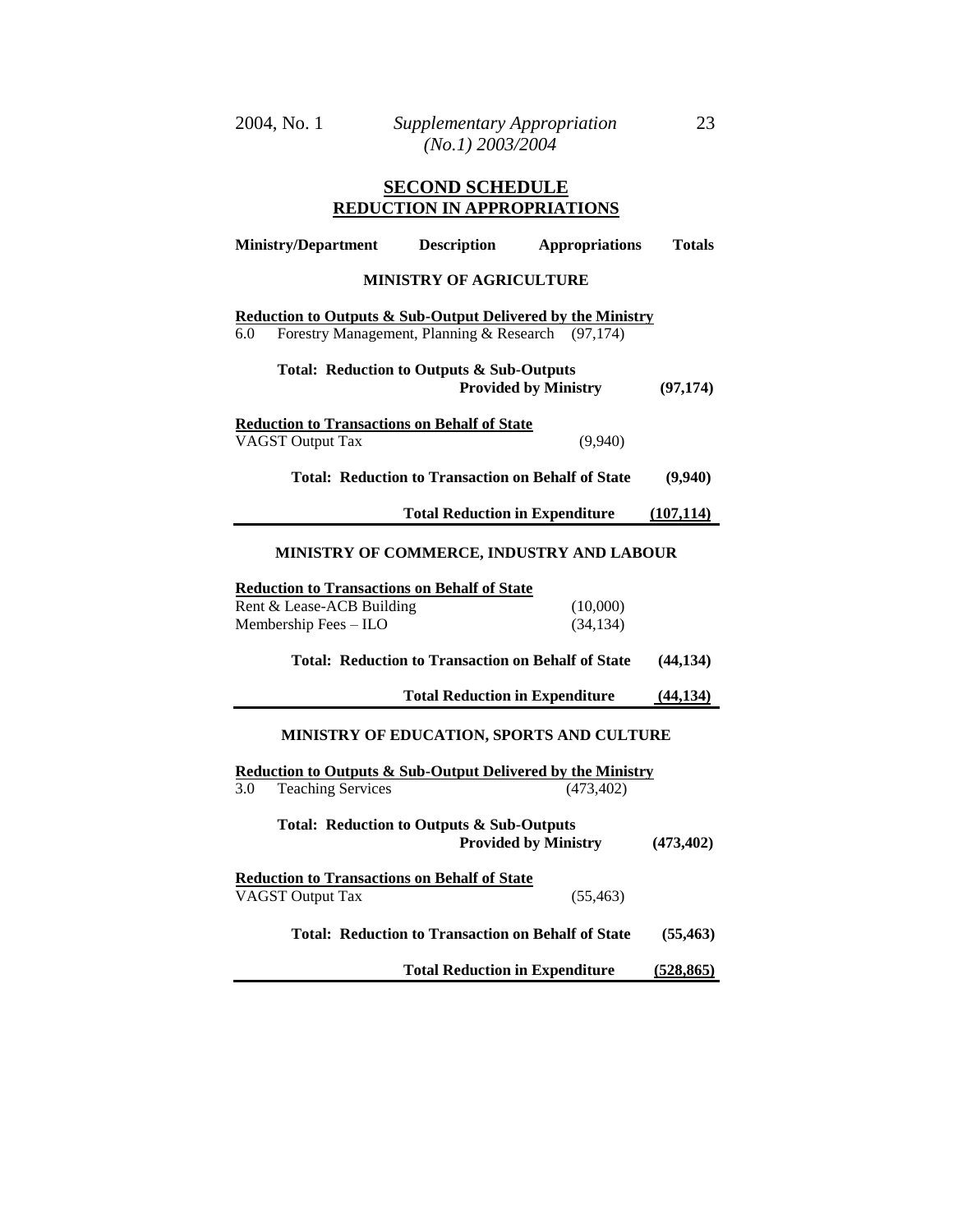#### **MINISTRY OF FINANCE**

|                                                                                                                         | <b>Reduction to Outputs &amp; Sub-Output Delivered by the Ministry</b> |            |
|-------------------------------------------------------------------------------------------------------------------------|------------------------------------------------------------------------|------------|
| Aid Coordination<br>10.0                                                                                                | (17,655)                                                               |            |
|                                                                                                                         | Total: Reduction to Outputs & Sub-Outputs                              |            |
|                                                                                                                         | <b>Provided by Ministry</b>                                            | (17, 655)  |
| <b>Reduction to Transactions on Behalf of State</b><br>Counterpart: Small Business Development Project/ADB<br>(300,000) |                                                                        |            |
|                                                                                                                         | <b>Total: Reduction to Transaction on Behalf of State</b>              | (300,000)  |
|                                                                                                                         | <b>Total Reduction in Expenditure</b>                                  | (317, 655) |
|                                                                                                                         | <b>PUBLIC SERVICES COMMISSION</b>                                      |            |
| <b>Reduction to Transactions on Behalf of State</b>                                                                     |                                                                        |            |
| <b>Counterpart: Instructional Strengthening Project</b>                                                                 | (20,000)                                                               |            |
| <b>Provision for Critical Positions</b>                                                                                 | (138, 468)                                                             |            |
| <b>VAGST Output Tax</b>                                                                                                 | (7,809)                                                                |            |
|                                                                                                                         | <b>Total: Reduction to Transaction on Behalf of State</b>              | (166, 277) |
|                                                                                                                         | <b>Total Additional Expenditure</b>                                    | (166, 277) |

## **MINISTRY OF WOMEN, COMMUNITY AND SOCIAL DEVELOPMENT**

# **Reduction to Outputs & Sub-Output Delivered by the Ministry**

| 1.0  | Policy Advice to the Minister                       | (2,132)    |
|------|-----------------------------------------------------|------------|
| 2.0  | Ministerial Support                                 | (116, 446) |
| 3.1  | <b>Community Development Services-Upolu</b>         | (2,132)    |
| 3.2  | Community Development Services-Savaii               | (2,132)    |
| 4.1  | Programs & Training Services                        | (2,132)    |
| 4.2  | <b>Information Dissemination</b>                    | (2,132)    |
| 5.1  | Research & Statistics                               | (2,132)    |
| 5.2  | Policy and Planning                                 | (2,132)    |
| 6.0  | Village Profiles & Research (IA 03)                 | (2,132)    |
| 7.0  | Training $& Dissemination of Information (IA 04)$   | (2,132)    |
| 8.1  | Rural Development – Upolu (IA 05.1)                 | (2,132)    |
| 8.2  | Rural Development – Savaii (IA 05.2)                | (2,132)    |
| 9.0  | Village Competition & Access Roads (IA 06)          | (2,132)    |
| 10.0 | Youth Development & Training Program(MY 03) (2,132) |            |
| 11.0 | Government Printing, Stationery &                   |            |
|      | Publication (PM 06)                                 | (2,136)    |